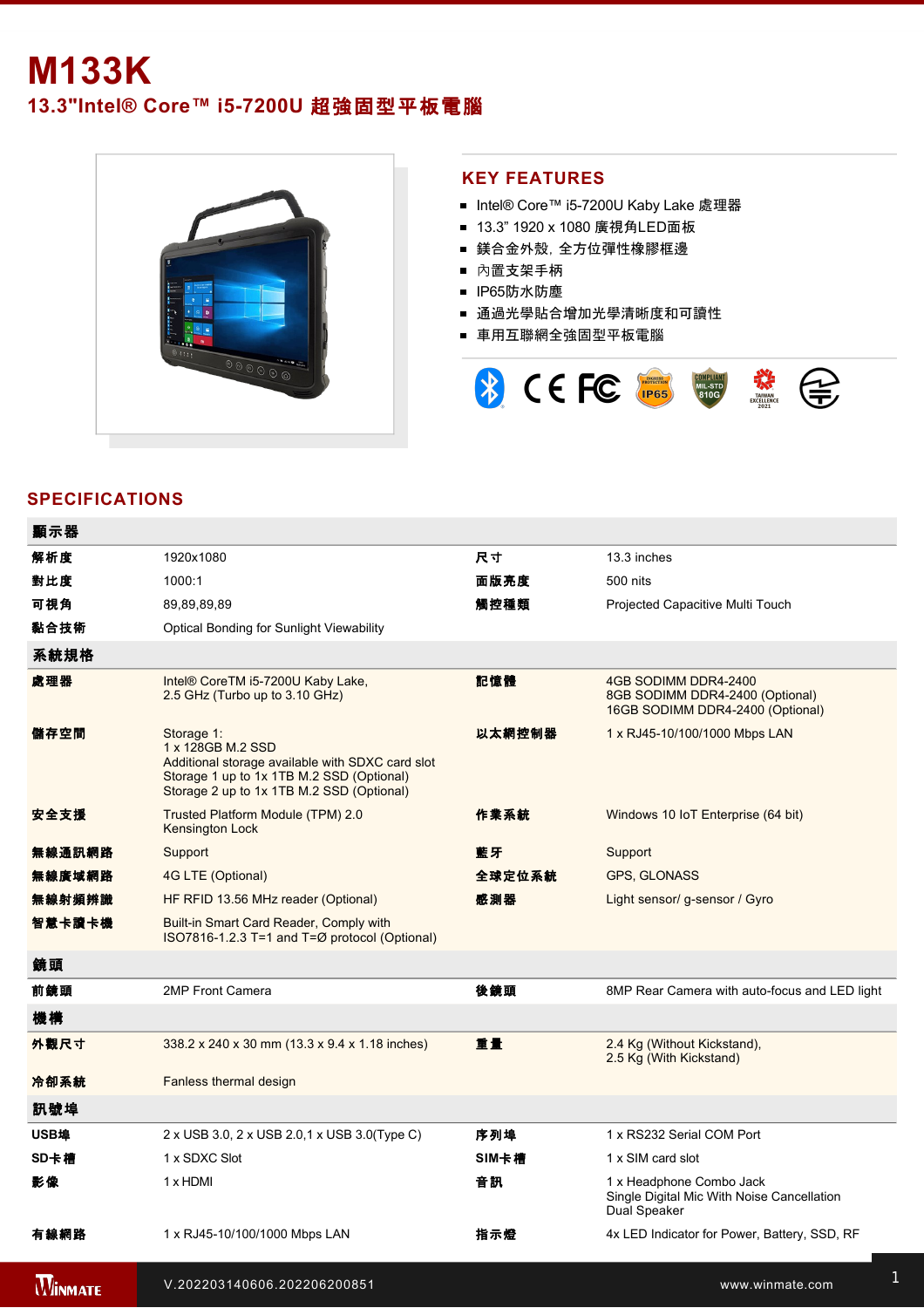|                         |                                                                                                   |                        | status                                                                                                                                                                                                                   |
|-------------------------|---------------------------------------------------------------------------------------------------|------------------------|--------------------------------------------------------------------------------------------------------------------------------------------------------------------------------------------------------------------------|
| 底座接頭                    | 1 x 19-pin docking connector (Optional)                                                           |                        |                                                                                                                                                                                                                          |
| 環境                      |                                                                                                   |                        |                                                                                                                                                                                                                          |
| 工作濕度                    | 30% to 80% RH, non-condensing                                                                     | 工作溫度                   | -10°C to 50°C (14°F to 122°F)                                                                                                                                                                                            |
| 儲存溫度                    | -20°C to 60°C (-4°F to 140°F)                                                                     | 衝擊                     | MIL-STD-810G Method 516.6 Procedure I                                                                                                                                                                                    |
| 振動                      | MIL-STD-810G Method 514.6 Procedure I                                                             | IP防水等級                 | IP65 certified, dustproof and waterproof                                                                                                                                                                                 |
| 落摔                      | MIL-STD-810G Method 516.6, 4 ft                                                                   |                        |                                                                                                                                                                                                                          |
| 認證                      |                                                                                                   |                        |                                                                                                                                                                                                                          |
| 認證                      | CE, FCC, IC, UL                                                                                   |                        |                                                                                                                                                                                                                          |
| 安全性                     |                                                                                                   |                        |                                                                                                                                                                                                                          |
| <b>SOTI MobiControl</b> | <b>SOTI MobiControl Compliance</b>                                                                | <b>Kensington Lock</b> | Kensington Lock Support                                                                                                                                                                                                  |
| 控制                      |                                                                                                   |                        |                                                                                                                                                                                                                          |
| 按鈕                      | 1 x Power, 1 x menu, 2 x volume key<br>3 x Programmable Function Keys                             |                        |                                                                                                                                                                                                                          |
| 電源                      |                                                                                                   |                        |                                                                                                                                                                                                                          |
| 電池                      | 7.4V, typ. 10280 mAh Li-Polymer Battery<br>Hot-Swap (Optional)                                    | 電池使用時間                 | 11 Hours                                                                                                                                                                                                                 |
| 電源規格                    | 19V DC                                                                                            | 電源適配器                  | 100-240V, 50-60Hz / 19V DC                                                                                                                                                                                               |
| 配件                      |                                                                                                   |                        |                                                                                                                                                                                                                          |
| 配件                      | Adapter and PowerCord<br><b>Standard Battery</b><br><b>Stylus</b><br>Stand with Integrated Handle | 配件選配                   | Shoulder Strap (Optional)<br>Battery Charger (Optional)<br>Vehicle Charger (Optional)<br>Desk Docking (Optional)<br>Smart Card Reader (Optional)<br><b>VESA Mounting kit (Optional)</b><br>VESA Mounting kit2 (Optional) |
| 條碼掃描                    |                                                                                                   |                        |                                                                                                                                                                                                                          |
| 配件                      | 1D/2D barcode reader (Optional)                                                                   |                        |                                                                                                                                                                                                                          |

 $1.41\pm0.000$  Mbps LAN  $\pm0.000$ 

Dual Speaker

**DIMENSIONS**  UNIT:MM



 $3.5\,$  The USB 3.0 standard, which does not support Alternate Mode (ALT) or USB  $\alpha$